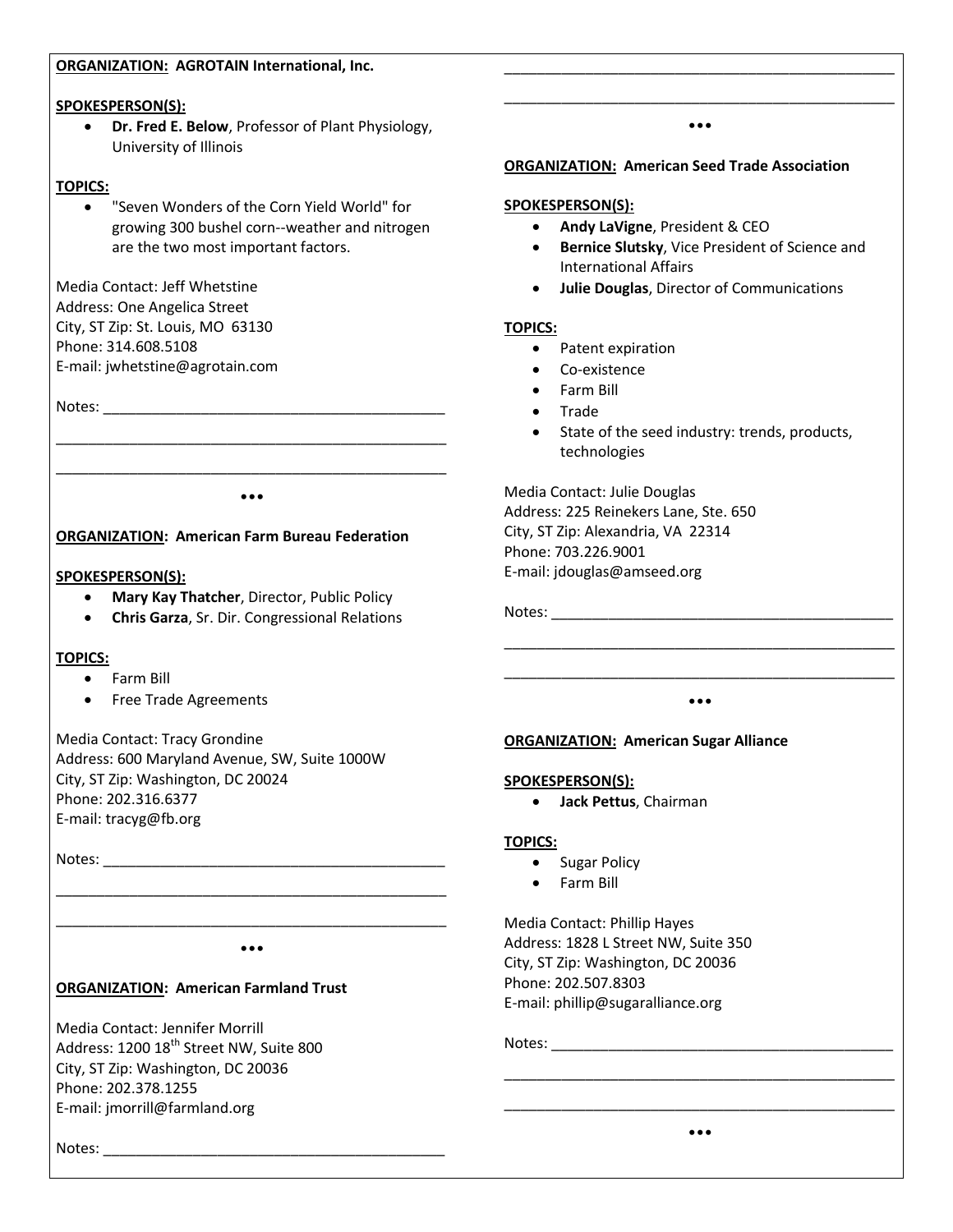#### **ORGANIZATION: Animal Agriculture Alliance**

#### **SPOKESPERSON(S):**

- **Kay Johnson Smith**, Executive Vice President
- **Chris Ashworth**, Chairperson-Elect
- **Sarah Hubbart**, Communications Director

### **TOPICS:**

- Animal welfare on today's farms
- Activist attacks on agriculture
- Agriculture education and outreach
- College Aggies Online scholarship competition
- Farm and facility security recommendations
- International animal welfare guidelines

Media Contact: Sarah Hubbart Address: 2101 Wilson Blvd Suite 916B City, ST Zip: Arlington, VA 22201 Phone: 703.562.1413 E-mail: shubbart@animalagalliance.org

Notes: \_\_\_\_\_\_\_\_\_\_\_\_\_\_\_\_\_\_\_\_\_\_\_\_\_\_\_\_\_\_\_\_\_\_\_\_\_\_\_\_\_\_

\_\_\_\_\_\_\_\_\_\_\_\_\_\_\_\_\_\_\_\_\_\_\_\_\_\_\_\_\_\_\_\_\_\_\_\_\_\_\_\_\_\_\_\_\_\_\_\_ •••

\_\_\_\_\_\_\_\_\_\_\_\_\_\_\_\_\_\_\_\_\_\_\_\_\_\_\_\_\_\_\_\_\_\_\_\_\_\_\_\_\_\_\_\_\_\_\_\_

## **ORGANIZATION: Corn Refiners Association**

#### **SPOKESPERSON(S):**

**Audrae Erickson**, President

#### **TOPICS:**

• High fructose corn syrup and the optional name "corn sugar" petition filed with the FDA

Media Contact: Audrae Erickson Address: 1701 Pennsylvania Ave NW Suite 950 City, ST Zip: Washington, DC 20006 Phone: 202.331.1634 E-mail: aerickson@corn.org

Notes: \_\_\_\_\_\_\_\_\_\_\_\_\_\_\_\_\_\_\_\_\_\_\_\_\_\_\_\_\_\_\_\_\_\_\_\_\_\_\_\_\_\_

Notes: \_\_\_\_\_\_\_\_\_\_\_\_\_\_\_\_\_\_\_\_\_\_\_\_\_\_\_\_\_\_\_\_\_\_\_\_\_\_\_\_\_\_

#### **ORGANIZATION: Farm Credit Administration**

#### **SPOKESPERSON(S):**

**Leland A. Strom**, Chairman & CEO

#### **TOPICS:**

 Condition of the Farm Credit System Conditions in Agriculture Land Values

Media Contact: Christine Quinn Address: 1501 Farm Credit Drive City, ST Zip: McLean, VA 22102 Phone: 703.883.4108 E-mail: quinnc@fca.gov

Notes:

\_\_\_\_\_\_\_\_\_\_\_\_\_\_\_\_\_\_\_\_\_\_\_\_\_\_\_\_\_\_\_\_\_\_\_\_\_\_\_\_\_\_\_\_\_\_\_\_ •••

\_\_\_\_\_\_\_\_\_\_\_\_\_\_\_\_\_\_\_\_\_\_\_\_\_\_\_\_\_\_\_\_\_\_\_\_\_\_\_\_\_\_\_\_\_\_\_\_

#### **ORGANIZATION: Growth Energy**

Media Contact: Christopher Thorne Address: 777 North Capitol St., NE City, ST Zip: Washington, DC 20002 Phone: 202.545.4002 E-mail: cthorne@growthenergy.org

Notes:

\_\_\_\_\_\_\_\_\_\_\_\_\_\_\_\_\_\_\_\_\_\_\_\_\_\_\_\_\_\_\_\_\_\_\_\_\_\_\_\_\_\_\_\_\_\_\_\_ •••

\_\_\_\_\_\_\_\_\_\_\_\_\_\_\_\_\_\_\_\_\_\_\_\_\_\_\_\_\_\_\_\_\_\_\_\_\_\_\_\_\_\_\_\_\_\_\_\_

# **ORGANIZATION: CropLife America**

# **SPOKESPERSON(S):**

**Dr. Barb Glenn**, VP, Science and Regulatory Affairs

**TOPICS:**

 Regulatory issues: spray drift, the Endangered Species Act, the Clean Water Act and NPDES permitting

\_\_\_\_\_\_\_\_\_\_\_\_\_\_\_\_\_\_\_\_\_\_\_\_\_\_\_\_\_\_\_\_\_\_\_\_\_\_\_\_\_\_\_\_\_\_\_\_ \_\_\_\_\_\_\_\_\_\_\_\_\_\_\_\_\_\_\_\_\_\_\_\_\_\_\_\_\_\_\_\_\_\_\_\_\_\_\_\_\_\_\_\_\_\_\_\_ •••

Media Contact: Mary Emma Young Address:  $1156$   $15^{th}$  Street NW, Suite 400 City, ST Zip: Washington, DC 20005 Phone: 202.872.3864 E-mail: meyoung@croplifeamerica.org

\_\_\_\_\_\_\_\_\_\_\_\_\_\_\_\_\_\_\_\_\_\_\_\_\_\_\_\_\_\_\_\_\_\_\_\_\_\_\_\_\_\_\_\_\_\_\_\_ •••

\_\_\_\_\_\_\_\_\_\_\_\_\_\_\_\_\_\_\_\_\_\_\_\_\_\_\_\_\_\_\_\_\_\_\_\_\_\_\_\_\_\_\_\_\_\_\_\_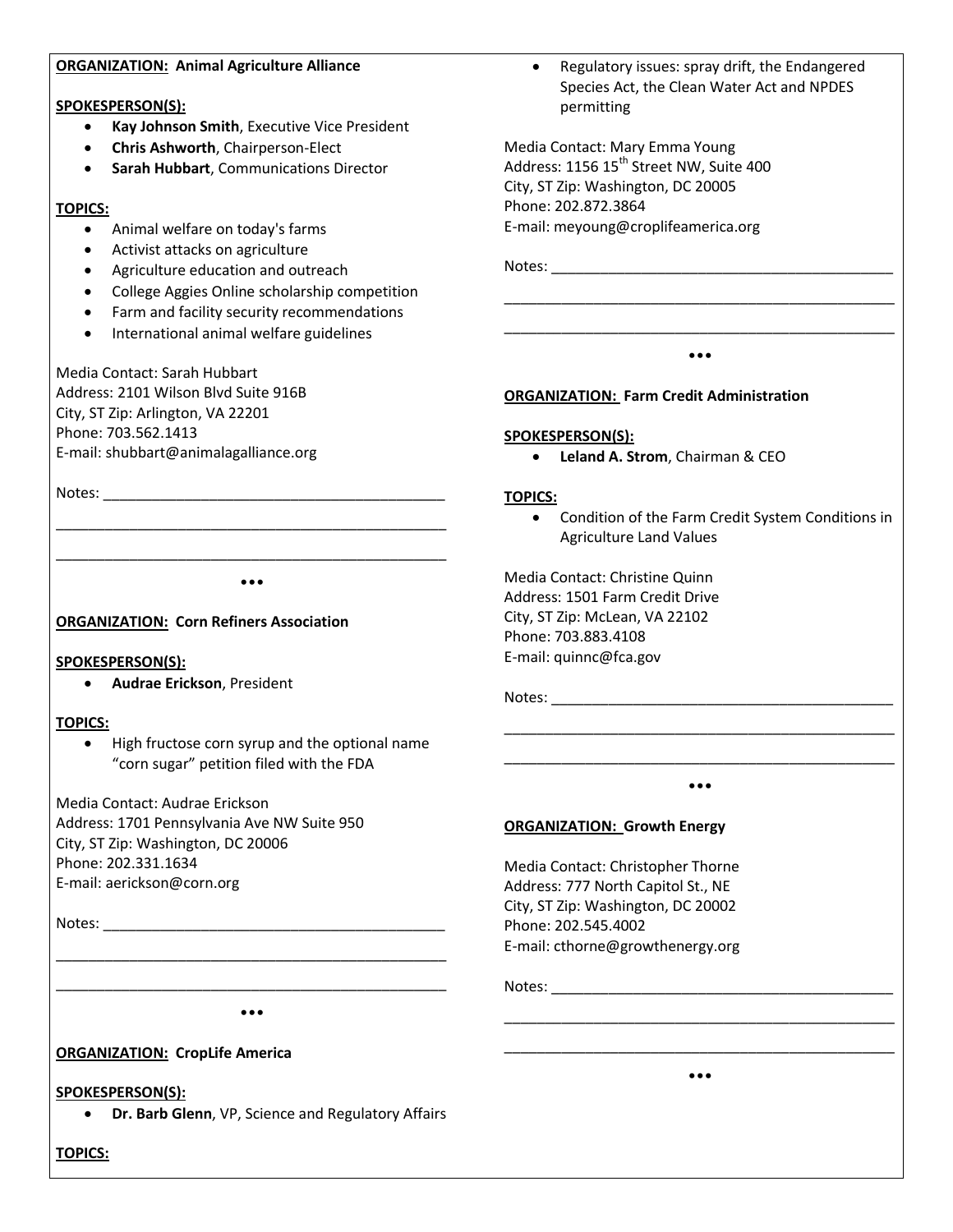#### **ORGANIZATION: National Biodiesel Board**

#### **SPOKESPERSON(S):**

**Ben Evans**, Director of Federal Communications

### **TOPICS:**

- Renewable Fuels Standard
- National energy security

## Media Contact: Ben Evans

Address: 1331 Pennsylvania Avenue Northwest City, ST Zip: Washington, DC 20004-1703 Phone: 202.737.8801 E-mail: bevans@biodiesel.org

Notes: \_\_\_\_\_\_\_\_\_\_\_\_\_\_\_\_\_\_\_\_\_\_\_\_\_\_\_\_\_\_\_\_\_\_\_\_\_\_\_\_\_\_

•••

\_\_\_\_\_\_\_\_\_\_\_\_\_\_\_\_\_\_\_\_\_\_\_\_\_\_\_\_\_\_\_\_\_\_\_\_\_\_\_\_\_\_\_\_\_\_\_\_ \_\_\_\_\_\_\_\_\_\_\_\_\_\_\_\_\_\_\_\_\_\_\_\_\_\_\_\_\_\_\_\_\_\_\_\_\_\_\_\_\_\_\_\_\_\_\_\_

## **ORGANIZATION: National Cattlemen's Beef Association**

## **SPOKESPERSON(S):**

 **Kristina Butts**, Executive Director of Legislative Affairs **TOPICS:**

- New Congress, New Opportunities
- Obama's regulatory review
- Death tax repeal
- **•** Free Trade Agreements
- BEEF 101 on Capitol Hill
- **Ashley Lyon**, Deputy Environmental Counsel **TOPICS:**
	- EPA's regulatory rampage
	- Dust
	- Chesapeake Bay
	- Nutrient Criteria Rule
	- Greenhouse gases

## Media Contact: Mike Deering Address: 1301 Pennsylvania Ave. NW City, ST Zip: Washington, DC Phone: 202.879.9117

E-mail: mdeering@beef.org

Notes: \_\_\_\_\_\_\_\_\_\_\_\_\_\_\_\_\_\_\_\_\_\_\_\_\_\_\_\_\_\_\_\_\_\_\_\_\_\_\_\_\_\_

#### **ORGANIZATION: National Association of Corn Growers**

#### **SPOKESPERSON(S):**

- **Jon Doggett**, VP, Public Policy
- **Sam Willett**, Sr. Director, Public Policy
- **Jessica Bennett**, Director, Public Policy
- **Sarah Gallo**, Director, Public Policy
- **Rod Snyder**, Director, Public Policy

### **TOPICS:**

- Budget
- Farm Bill
- Water quality
- Ethanol
- Trade

Media Contact: Janice Tolley Walters Address: 122 C Street, NW City, ST Zip: Suite 510, Washington, DC 20001 Phone: 202.628.7001 E-mail: walters@dc.ncga.com

Notes: \_\_\_\_\_\_\_\_\_\_\_\_\_\_\_\_\_\_\_\_\_\_\_\_\_\_\_\_\_\_\_\_\_\_\_\_\_\_\_\_\_\_

\_\_\_\_\_\_\_\_\_\_\_\_\_\_\_\_\_\_\_\_\_\_\_\_\_\_\_\_\_\_\_\_\_\_\_\_\_\_\_\_\_\_\_\_\_\_\_\_ •••

\_\_\_\_\_\_\_\_\_\_\_\_\_\_\_\_\_\_\_\_\_\_\_\_\_\_\_\_\_\_\_\_\_\_\_\_\_\_\_\_\_\_\_\_\_\_\_\_

## **ORGANIZATION: National Council of Farmer Cooperatives**

#### **SPOKESPERSON(S):**

**Chuck Conner**, President & CEO

**TOPICS:**

- Farm Bill and budget impact
- Pending trade agreements
- Foreign market development
- **Lisa Kelley**, VP of Government Affairs

#### **TOPICS:**

Environmental and other regulatory issues

Media Contact: Justin Darisse Address: 50 F Street NW, Suite 900 City, ST Zip: Washington, DC 20001 Phone: 202.626.8700 E-mail: jdarisse@ncfc.org

Notes: \_\_\_\_\_\_\_\_\_\_\_\_\_\_\_\_\_\_\_\_\_\_\_\_\_\_\_\_\_\_\_\_\_\_\_\_\_\_\_\_\_\_

\_\_\_\_\_\_\_\_\_\_\_\_\_\_\_\_\_\_\_\_\_\_\_\_\_\_\_\_\_\_\_\_\_\_\_\_\_\_\_\_\_\_\_\_\_\_\_\_ •••

\_\_\_\_\_\_\_\_\_\_\_\_\_\_\_\_\_\_\_\_\_\_\_\_\_\_\_\_\_\_\_\_\_\_\_\_\_\_\_\_\_\_\_\_\_\_\_\_

\_\_\_\_\_\_\_\_\_\_\_\_\_\_\_\_\_\_\_\_\_\_\_\_\_\_\_\_\_\_\_\_\_\_\_\_\_\_\_\_\_\_\_\_\_\_\_\_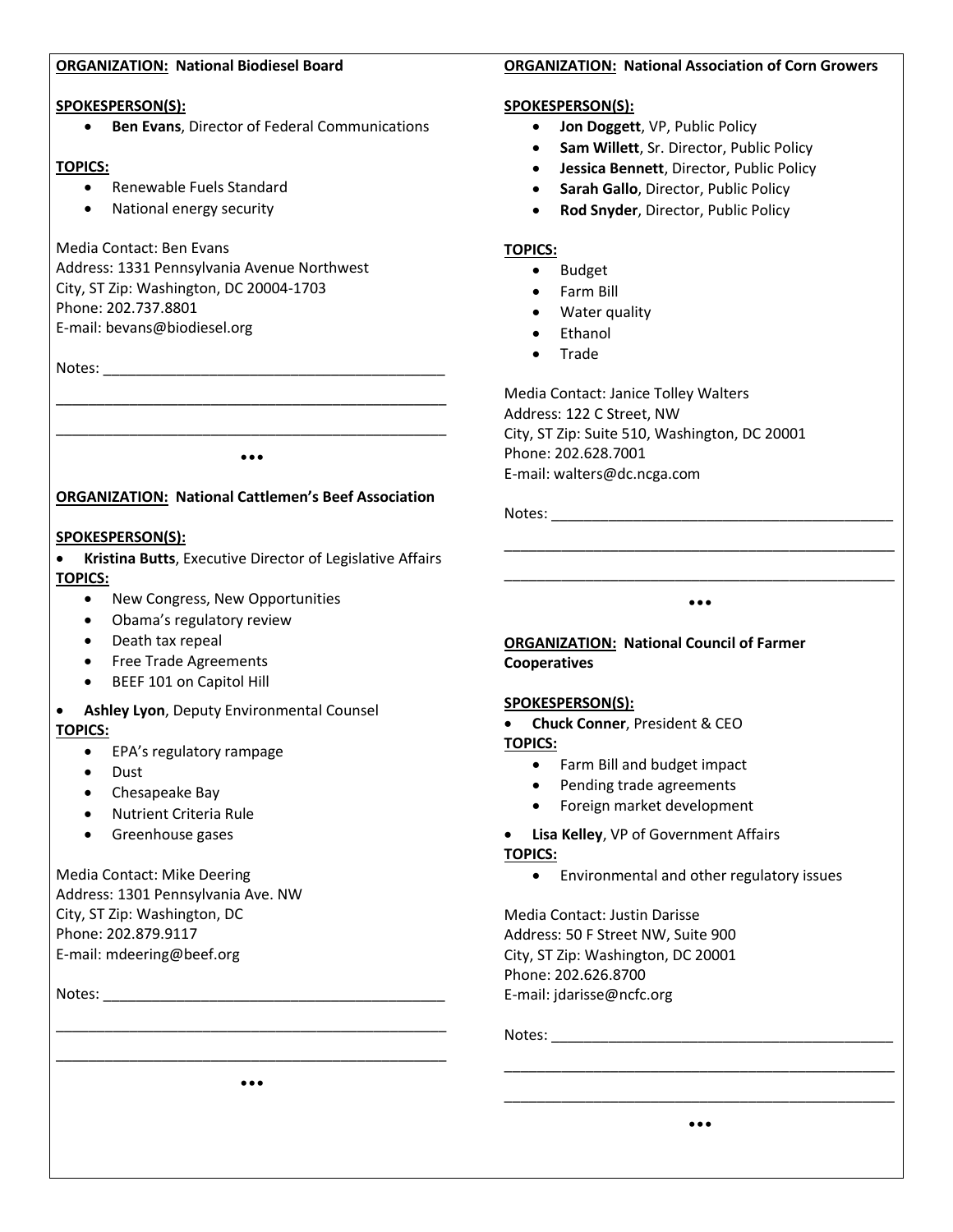#### **ORGANIZATION: National Milk Producers Federation SPOKESPERSON(S): Christopher Galen**, Sr. VP, Communications **TOPICS:** • Dairy policy and the Farm Bill • Raw milk regulation at the state level Membership in USFRA Media Contact: Christopher Galen Address: 2101 Wilson Blvd, Suite 400 City, ST Zip: Arlington VA 22201 Phone: 703.280.0275 E-mail: cgalen@nmpf.org Notes: \_\_\_\_\_\_\_\_\_\_\_\_\_\_\_\_\_\_\_\_\_\_\_\_\_\_\_\_\_\_\_\_\_\_\_\_\_\_\_\_\_\_\_\_\_\_\_\_ \_\_\_\_\_\_\_\_\_\_\_\_\_\_\_\_\_\_\_\_\_\_\_\_\_\_\_\_\_\_\_\_\_\_\_\_\_\_\_\_\_\_\_\_\_\_\_\_ ••• **ORGANIZATION: National Farmers Union SPOKESPERSON(S): Chelsie Redalen Keys**, Dir. of Government Relations **TOPICS:** • Antibiotics **Michael Formica**, Chief Environmental Counsel **TOPICS:** • EPA regulations Feed availability Media Contact: Dave Warner Address: 122 C Street, NW, Suite 875 City, ST Zip: Washington, DC 20001 Phone: 202.347.3600 E-mail: warnerd@nppc.org Notes: \_\_\_\_\_\_\_\_\_\_\_\_\_\_\_\_\_\_\_\_\_\_\_\_\_\_\_\_\_\_\_\_\_\_\_\_\_\_\_\_\_\_ \_\_\_\_\_\_\_\_\_\_\_\_\_\_\_\_\_\_\_\_\_\_\_\_\_\_\_\_\_\_\_\_\_\_\_\_\_\_\_\_\_\_\_\_\_\_\_\_ \_\_\_\_\_\_\_\_\_\_\_\_\_\_\_\_\_\_\_\_\_\_\_\_\_\_\_\_\_\_\_\_\_\_\_\_\_\_\_\_\_\_\_\_\_\_\_\_ ••• **ORGANIZATION: Renewable Fuels Association SPOKESPERSON(S):**

**Chandler Goule**, VP, Government Relations

## **TOPICS:**

- Renewable Energy: why it's necessary and the investments needed
- Farm Bill

Media Contact: Tony Jarboe Address: 20 F Street NW Suite 300 City, ST Zip: Washington, DC 20001 Phone: 202.554.1600 E-mail: tjarboe@nfudc.org

Notes:

# **ORGANIZATION: National Pork Producers Council**

# **SPOKESPERSON(S):**

 **Nick Giordano**, VP and International Trade Counsel **TOPICS:**

\_\_\_\_\_\_\_\_\_\_\_\_\_\_\_\_\_\_\_\_\_\_\_\_\_\_\_\_\_\_\_\_\_\_\_\_\_\_\_\_\_\_\_\_\_\_\_\_ \_\_\_\_\_\_\_\_\_\_\_\_\_\_\_\_\_\_\_\_\_\_\_\_\_\_\_\_\_\_\_\_\_\_\_\_\_\_\_\_\_\_\_\_\_\_\_\_ •••

- Mexican Trucking, Free Trade Agreements
- **Audrey Adamson**, VP, Domestic Policy Issues
- **Chris Wall**, Asst. VP, Government Relations **TOPICS:**
	- GIPSA Rule
- **Chuck Woodside**, Chairman and CEO of KAAPA Ethanol
- **Matt Hartwig**, Communications Director

## **TOPICS:**

- Ethanol tax policy
- Renewable Fuels Standard
- Food and feed production
- Global ethanol trade
- Ethanol infrastructure
- **•** E15 and other higher level ethanol blends
- Federal regulations
- Advanced ethanol production and policy

Media Contact: Matt Hartwig Address: 425 Third Street, SW, Suite 1150 City, ST Zip: Washington, DC 20024 Phone: 202.289.3835 E-mail: mhartwig@ethanol.rfa.org

Notes: \_\_\_\_\_\_\_\_\_\_\_\_\_\_\_\_\_\_\_\_\_\_\_\_\_\_\_\_\_\_\_\_\_\_\_\_\_\_\_\_\_\_

# \_\_\_\_\_\_\_\_\_\_\_\_\_\_\_\_\_\_\_\_\_\_\_\_\_\_\_\_\_\_\_\_\_\_\_\_\_\_\_\_\_\_\_\_\_\_\_\_ •••

\_\_\_\_\_\_\_\_\_\_\_\_\_\_\_\_\_\_\_\_\_\_\_\_\_\_\_\_\_\_\_\_\_\_\_\_\_\_\_\_\_\_\_\_\_\_\_\_

## **ORGANIZATION: The Farm Credit Council**

#### **SPOKESPERSON(S):**

- **Ken Auer**, President & CEO
- **Gary Matteson**, VP Young, Beginning, Small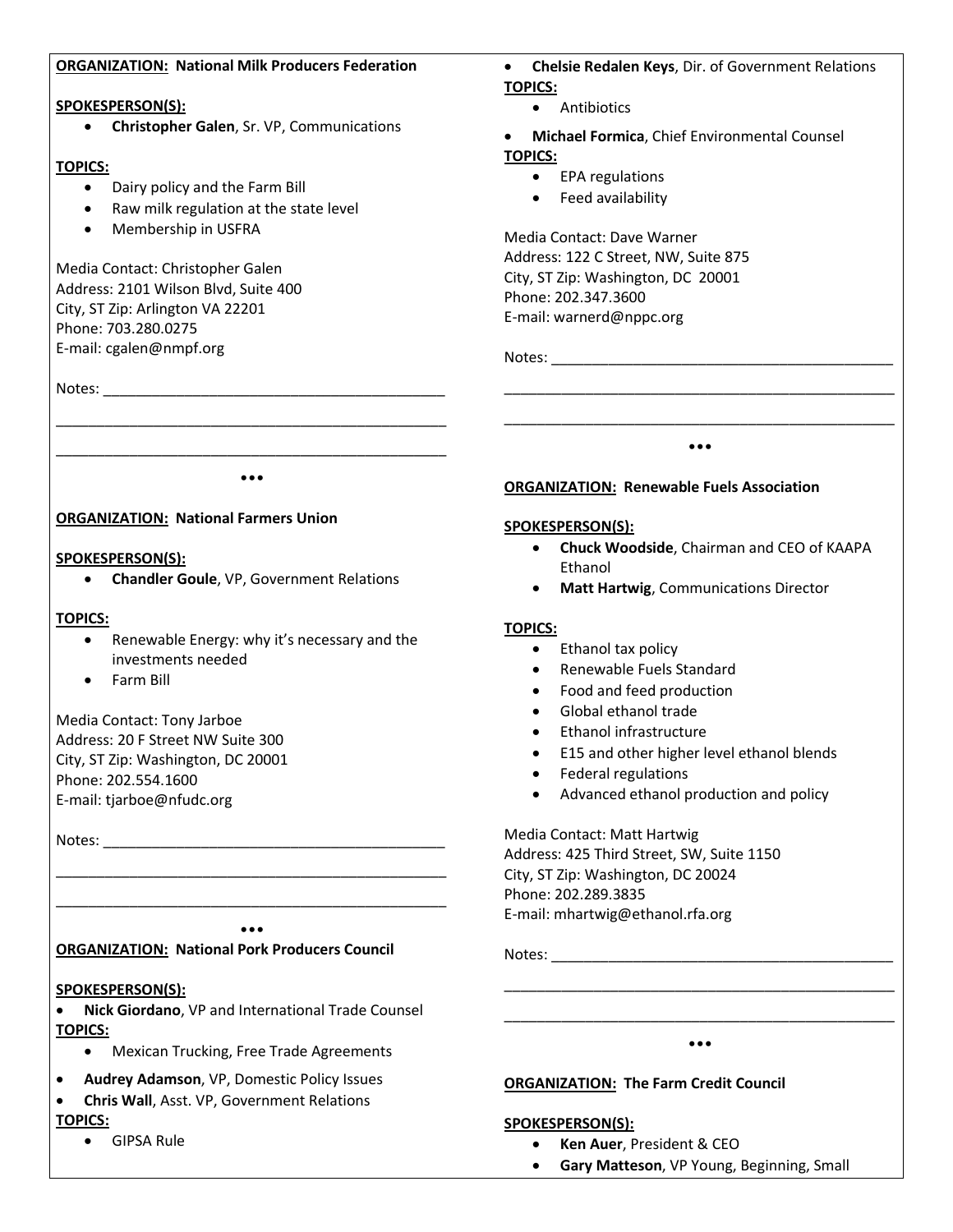Farmer Programs and Outreach

**Mike Mason**, Director of Communications

## **TOPICS:**

- Legislative priorities for the Farm Credit System
- How Farm Credit serves young, beginning and small farmers and ranchers

Media Contact: Mike Mason Address: 50 F Street, NW, Suite 900 City, ST Zip: Washington, DC 20001 Phone: 202.879.0850 E-mail: mason@fccouncil.com

Notes: \_\_\_\_\_\_\_\_\_\_\_\_\_\_\_\_\_\_\_\_\_\_\_\_\_\_\_\_\_\_\_\_\_\_\_\_\_\_\_\_\_\_

\_\_\_\_\_\_\_\_\_\_\_\_\_\_\_\_\_\_\_\_\_\_\_\_\_\_\_\_\_\_\_\_\_\_\_\_\_\_\_\_\_\_\_\_\_\_\_\_ •••

\_\_\_\_\_\_\_\_\_\_\_\_\_\_\_\_\_\_\_\_\_\_\_\_\_\_\_\_\_\_\_\_\_\_\_\_\_\_\_\_\_\_\_\_\_\_\_\_

# **ORGANIZATION: The Fertilizer Institute**

# **SPOKESPERSON(S):**

- **Kathy Mathers**, VP, Public Affairs
- **Sarah Monke**, Director, Public Affairs

# **TOPICS:**

- Water quality
- EPA regulations
- Spring fertilizer supply and demand

Media Contact: Kathy Mathers Address: 425 Third Street, SW, Suite 950 City, ST Zip: Washington, DC 20024 Phone: 202.962.0490 E-mail: kmathers@tfi.org

Notes:

\_\_\_\_\_\_\_\_\_\_\_\_\_\_\_\_\_\_\_\_\_\_\_\_\_\_\_\_\_\_\_\_\_\_\_\_\_\_\_\_\_\_\_\_\_\_\_\_ •••

\_\_\_\_\_\_\_\_\_\_\_\_\_\_\_\_\_\_\_\_\_\_\_\_\_\_\_\_\_\_\_\_\_\_\_\_\_\_\_\_\_\_\_\_\_\_\_\_

# **ORGANIZATION: U.S. Farmers & Ranchers Alliance**

# **SPOKESPERSON(S):**

 **Don Lipton**, Member, Communications Advisory Committee

# **TOPICS:**

- Goals and objectives of USFRA
- Who are USFRA affiliates and how can farmer or rancher organizations become an affiliate?
- Role of Communications Advisory Committee

Development of Strategic Communications Plan

\_\_\_\_\_\_\_\_\_\_\_\_\_\_\_\_\_\_\_\_\_\_\_\_\_\_\_\_\_\_\_\_\_\_\_\_\_\_\_\_\_\_\_\_\_\_\_\_ \_\_\_\_\_\_\_\_\_\_\_\_\_\_\_\_\_\_\_\_\_\_\_\_\_\_\_\_\_\_\_\_\_\_\_\_\_\_\_\_\_\_\_\_\_\_\_\_ •••

Media Contact: Hugh Whaley Address: 16020 Swingley Ridge Road, Suite 300 City, ST Zip: Chesterfield, MO 63017 Phone: 636.449.5086 E-mail: whaley@usfraonline.org

Notes: \_\_\_\_\_\_\_\_\_\_\_\_\_\_\_\_\_\_\_\_\_\_\_\_\_\_\_\_\_\_\_\_\_\_\_\_\_\_\_\_\_\_

## **ORGANIZATION: U.S. Grains Council**

## **SPOKESPERSON(S):**

- **Thomas C. Dorr**, President and CEO
- **Thomas Sleight**, VP, Administration and Membership
- **Rebecca Bratter**, Dir. of Trade Development
- **Floyd Gaibler**, Dir. of Trade Policy

## **TOPICS:**

- Increasing international market demand for U.S. coarse grains and co-products
- The ability of the U.S. to meet global demand
- Development and growth of international markets, particularly China and India

Media Contact: Marri Carrow Address: 1400 K St. NW City, ST Zip: Washington, DC Phone: 202.789.0789 E-mail: mcarrow@grains.org

Notes: \_\_\_\_\_\_\_\_\_\_\_\_\_\_\_\_\_\_\_\_\_\_\_\_\_\_\_\_\_\_\_\_\_\_\_\_\_\_\_\_\_\_

\_\_\_\_\_\_\_\_\_\_\_\_\_\_\_\_\_\_\_\_\_\_\_\_\_\_\_\_\_\_\_\_\_\_\_\_\_\_\_\_\_\_\_\_\_\_\_\_ •••

\_\_\_\_\_\_\_\_\_\_\_\_\_\_\_\_\_\_\_\_\_\_\_\_\_\_\_\_\_\_\_\_\_\_\_\_\_\_\_\_\_\_\_\_\_\_\_\_

# **ORGANIZATION: U.S. Wheat Industry**

## **SPOKESPERSON(S):**

- **Dana Peterson**, CEO, NAWG
- **Mark Gaede**, Dir. of Gov't. Affairs, Environmental Policy, NAWG
- **Melissa George Kessler**, Dir. of Communications, NAWG
- **Shannon Schlecht**, Dir. of Policy, U.S. Wheat Associates
- **Steve Mercer**, Dir. Of Communications, U.S. Wheat Associates